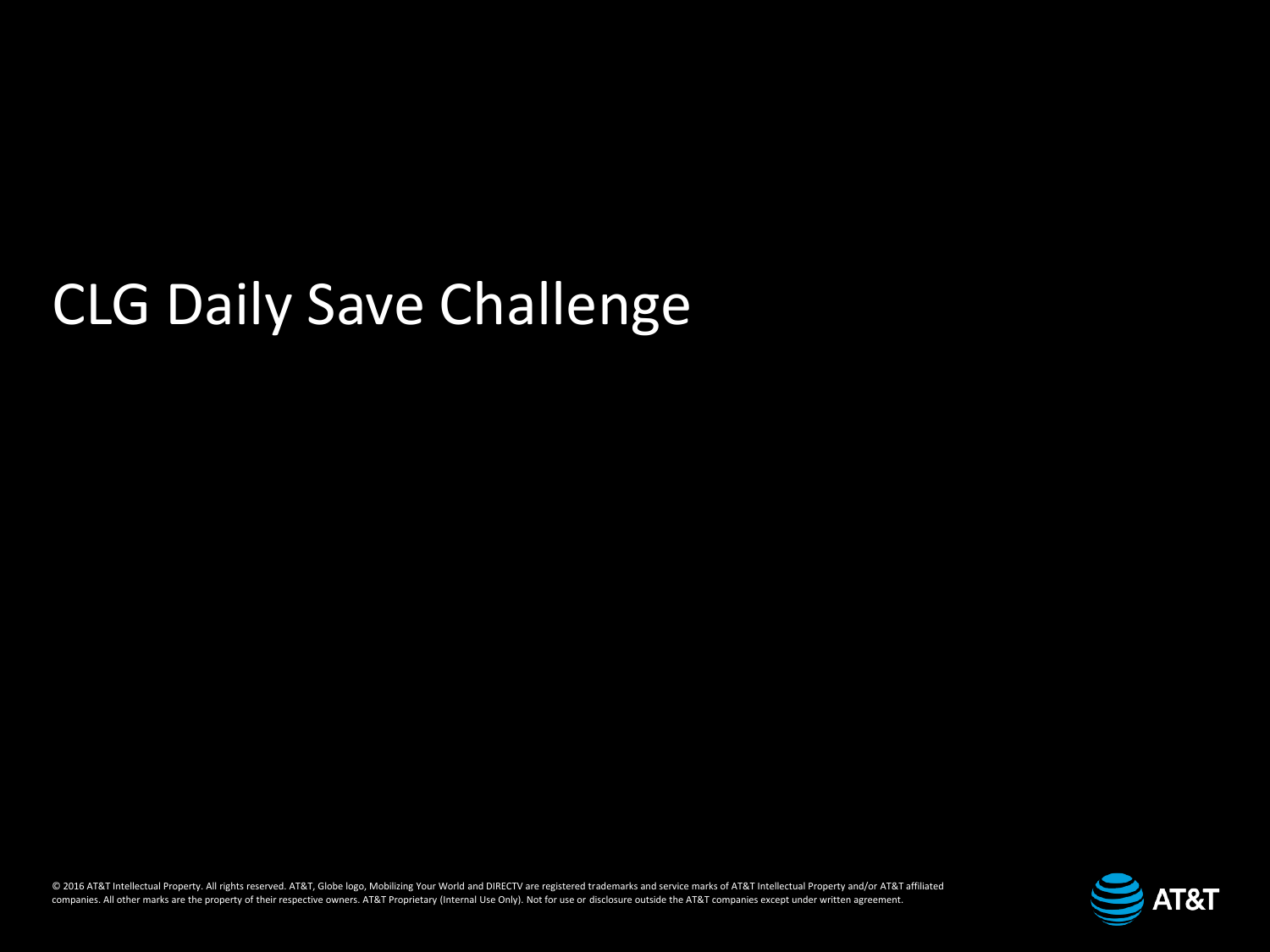## **MCOS RETENTION INCENTIVE PROGRAM - ADDENDUM TO MASTER OFFICIAL RULES**

*CLG Daily Save Challenge May 21, 2017 – September 2nd, 2017*

## **NO PURCHASE OR PAYMENT OF ANY KIND IS NECESSARY TO ENTER OR WIN IN THIS PROGRAM**.

The program begins at 12:01 a.m. MST on May 21st , *2017* and ends at 11:59 p.m. MST *on September 2 nd*, 2017. These are called *"Qualifying Incentive Dates".* Within the *"Qualifying Incentive Dates"* each calendar day, beginning at 12:01 a.m. MST and ending at 11:59 p.m. MST constitutes one "*Measurement Period*" and each Sunday - Saturday calendar week, beginning at 12:01 a.m. MST on May 21<sup>st</sup>, 2017 and ending at 11:59 p.m. MST on May 27<sup>th</sup>, 2017 constitutes one "Reporting Week" resulting in 15 "Reporting Week" periods during the *"Qualifying Incentive Dates"*.

## **In addition to the ELIGIBILITY CRITERIA in Section 2 of the Master Official Rules for this incentive period, Eligible Agents shall:**

*Be dedicated CLG (GM) agents.* The following Call Centers are participating in the program: *Boise, Idaho; Huntington, West Virginia; Huntsville, Alabama.* 

By participating in the program, Eligible Agents agree to be bound by the Official Rules. Program is void where prohibited.

This document does not constitute a contract of employment, or a guarantee that any particular amount is paid. Payout for performance is not a guarantee, and is at the sole discretion of AT&T. The Company reserves the right, in its sole discretion, to reduce, modify, eliminate, or withhold financial awards due to changed market conditions, individual performance, or other business reasons (subject to applicable laws). This document may be amended from time to time, at the Company's sole discretion.

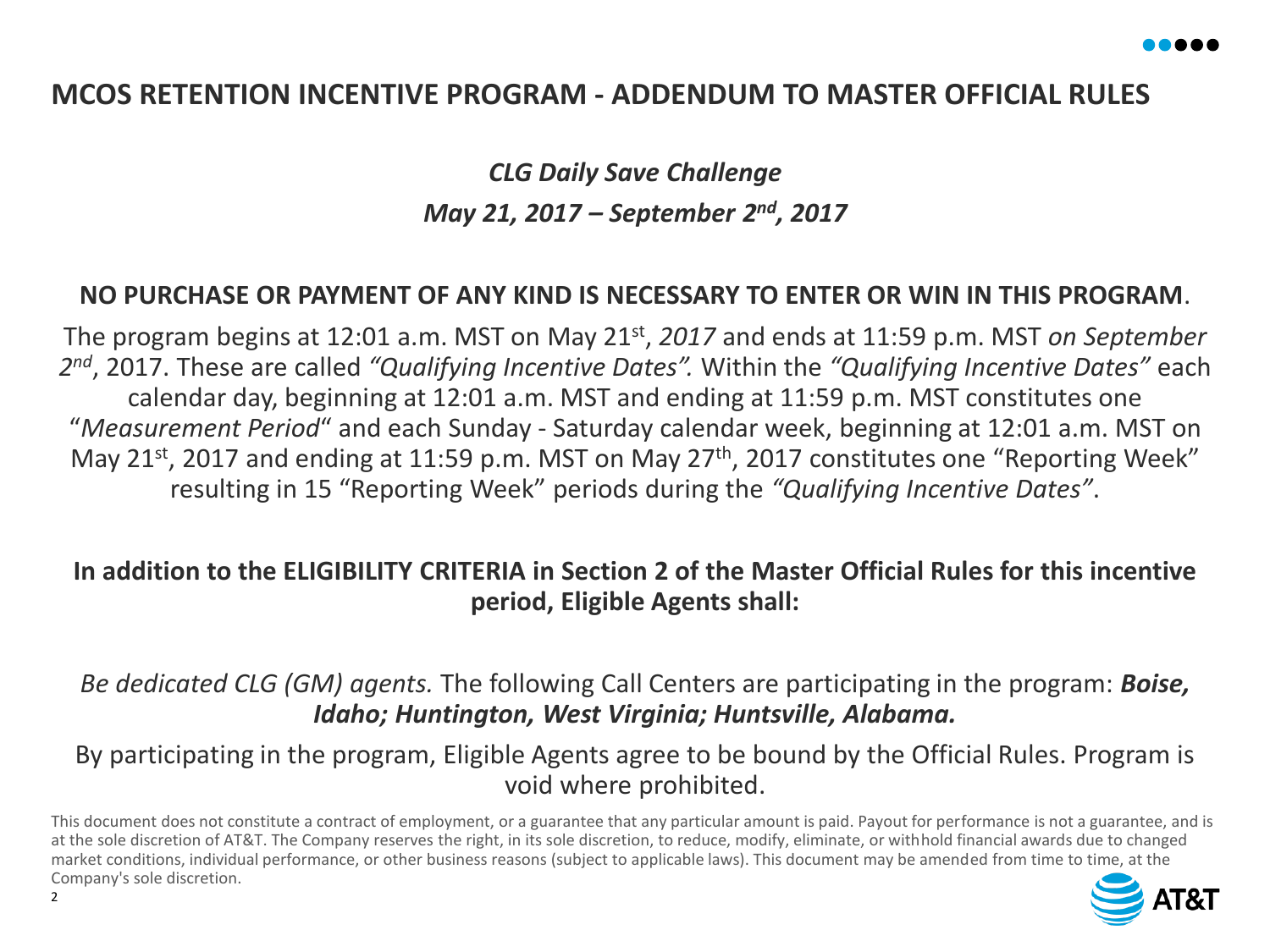# **HOW TO WIN Agent Level Criteria:**

### **Reporting Weeks 1 & 2 (May 21, 2017 thru June 3, 2017)**

- Agents will be eligible for additional incentive amounts, above and beyond normal SIP amounts, based on their percentage to goal for **Save Rate without Suspends**
	- Agents will be eligible for \$.30 per save for achieving a save rate percent to goal of 98% to 98.9% each measurement period
	- Agents will be eligible for \$.40 per save for achieving a save rate percent to goal of 99% to 101.9% each measurement period
	- Agents will be eligible for \$.50 per save for achieving a save rate percent to goal of 102% to 103.99% each measurement period
	- Agents will be eligible for \$.60 per save for achieving a save rate percent to goal of 104% or higher each measurement period

## **Reporting Weeks 3 thru 15 (June 4, 2017 thru September 2, 2017)**

- Agents will be eligible for additional incentive amounts, above and beyond normal SIP amounts, based on their **Effective Save Rate** (Effective Save Rate = Save Rate with out Suspends \* 14 Day Loyalty)
	- Agents will be eligible for \$.30 per save for achieving an effective save rate percent to goal of 98% to 98.9% each measurement period
	- Agents will be eligible for \$.40 per save for achieving an effective save rate percent to goal of 99% to 101.9% each measurement period
	- Agents will be eligible for \$.50 per save for achieving an effective save rate percent to goal of 102% to 103.99% each measurement period
	- Agents will be eligible for \$.60 per save for achieving an effective save rate percent to goal of 104% or higher each measurement period

#### **Reporting Criteria:**

Save rate without suspends and 14 day loyalty percentages used to calculate Effective Save Rate will be pulled from NCC CRG Saved reporting. The reporting week runs Sunday through Saturday.

#### **Prizes:**

• MYREWARDS Debit Cards will be assigned to eligible employees. Pay cards will have awarded funds deposited to them in order to make those funds available to eligible employees as soon as possible.

This document does not constitute a contract of employment, or a guarantee that any particular amount is paid. Payout for performance is not a guarantee, and is at the sole discretion of AT&T. The Company reserves the right, in its sole discretion, to reduce, modify, eliminate, or withhold financial awards due to changed market conditions, individual performance, or other business reasons (subject to applicable laws). This document may be amended from time to time, at the 3 Company's sole discretion.AT&T